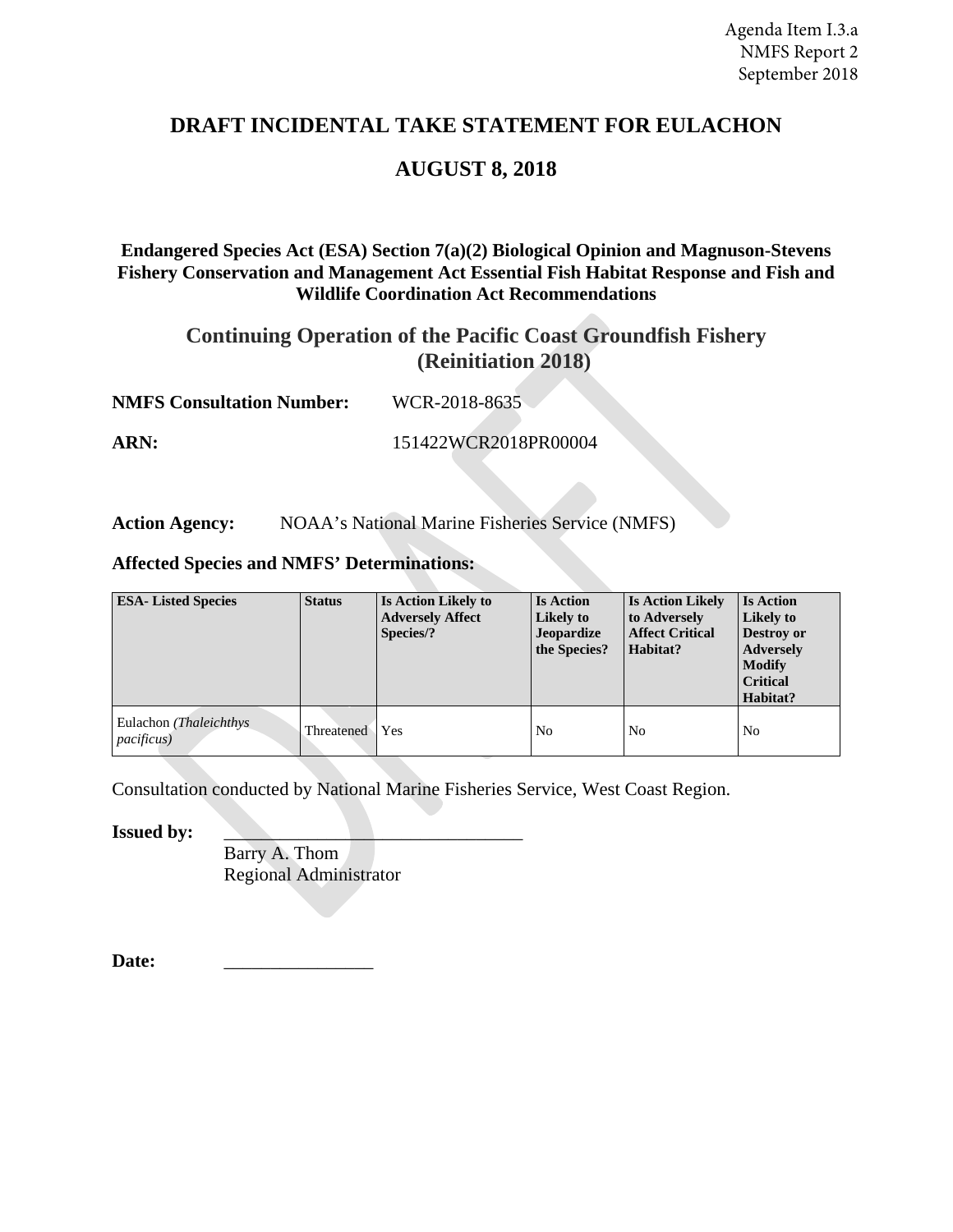### **2.9 Incidental Take Statement**

Section 9 of the ESA and Federal regulations pursuant to section 4(d) of the ESA prohibit the take of endangered and threatened species, respectively, without a special exemption. "Take" is defined as to harass, harm, pursue, hunt, shoot, wound, kill, trap, capture or collect, or to attempt to engage in any such conduct. "Harm" is further defined by regulation to include significant habitat modification or degradation that actually kills or injures fish or wildlife by significantly impairing essential behavioral patterns, including breeding, spawning, rearing, migrating, feeding, or sheltering (50 CFR 222.102). "Incidental take" is defined by regulation as takings that result from, but are not the purpose of, carrying out an otherwise lawful activity conducted by the Federal agency or applicant (50 CFR 402.02). Section 7(b)(4) and section 7(o)(2) provide that taking that is incidental to an otherwise lawful agency action is not considered to be prohibited taking under the ESA if that action is performed in compliance with the terms and conditions of this Incidental Take Statement.

### **2.9.1 Amount or Extent of Take**

In the biological opinion, NMFS determined that incidental take is reasonably certain to occur as follows:

The proposed groundfish fisheries would result in the capture and mortality of juvenile and adult eulachon. Eulachon will enter groundfish trawl nets during fishing operations and can affect eulachon via one of two take pathways. The first take pathway is a result of an unknown number of eulachon escaping the trawl nets after capture, but there is no way to ascertain whether or how many will suffer minor, sublethal, or lethal effects. The second take pathway involves the remaining eulachon being retained as bycatch in groundfish trawl nets. These fish are expected to die due to crushing and descaling injuries.

To assess the impacts of the proposed action on the southern distinct population segment (SDPS) of eulachon, NMFS has chosen to use the Columbia River population to represent the entire distinct population segment (DPS). The DPS, as described in section 2.3 above, established by the Biological Review Team, encompasses all subpopulations of eulachon within the states Washington, Oregon, and California, extending from the Skeena River in British Columbia south to the Mad River in Northern California. It is not possible to quantify the number of eulachon incidentally taken (lethally or otherwise) as a result of the proposed action for eulachon runs below the DPS because population estimates are not calculated annually in a consistent manner, with the best population estimates coming from the Columbia and Fraser Rivers. The Columbia River eulachon run is the largest contributor to the DPS and representative of the overall abundance of the DPS:

1. The Columbia River has the largest eulachon spawning run within the ESA-threatened DPS range. A recent study (2002 to 2015) estimated that 66.8 percent of the eulachon captured off the west coast of Vancouver Island, north of grounds of the Pacific Coast Groundfish Fishery (PCGF), were of Columbia River origin (Gustafson et al. 2016).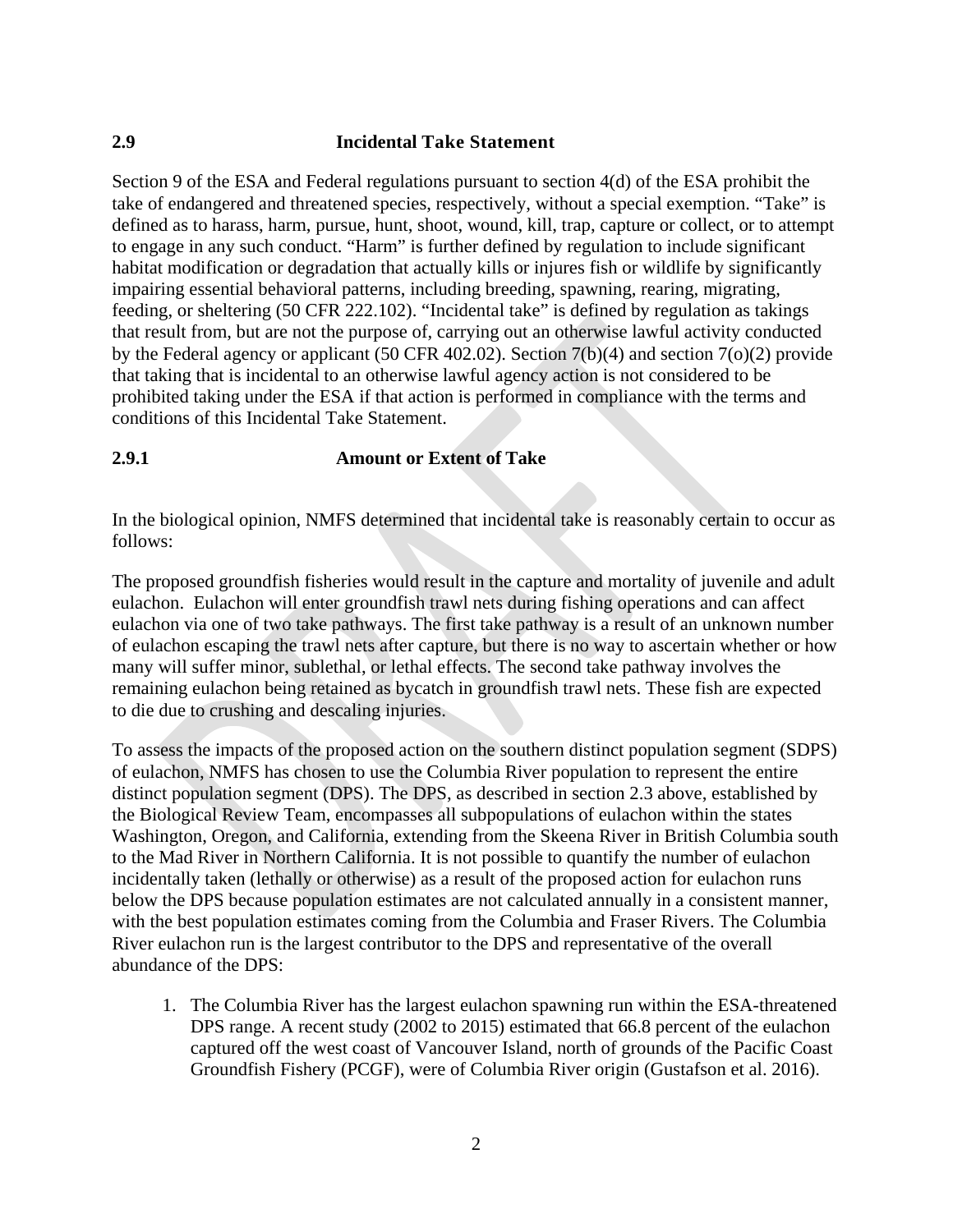- 2. The PCGF is in closest proximity to the Columbia River spawning run. There are no current major eulachon runs south of the Columbia River, and the nearest major spawning run to the north would be in the Fraser River (which is north of the PCGF) (Gustafson et al. 2010).
- 3. The Columbia River has a regular eulachon spawning run. No matter how low or high eulachon abundance is, the Columbia River has been observed to have a eulachon spawning run historically (Gustafson et al. 2010). Smaller eulachon spawning runs often do not occur annually when eulachon abundance is low (Gustafson et al. 2010).
- 4. The Columbia River is one of only two watersheds with major eulachon spawning runs within the DPS that are estimated annually (the other being the Fraser River, British Columbia, Canada).

NMFS will use a surrogate to express the amount of incidental take from the combined bycatch and unobserved take. The surrogate is the bycatch, as a proportion of the abundance, to account for the non-bycatch injury/mortality effects that we cannot measure. The surrogate is measured as a 5-year geometric mean. This will be compared to the abundance of the Columbia River eulachon run, also measured as a 5-year geometric mean.

This surrogate is causally linked to the expected amount of incidental take because NMFS expects that unobserved catch (and therefore total eulachon take) will vary proportionally with observed bycatch. Two incidental take thresholds will be used in this Opinion.

The higher threshold is 0.02 percent of the five-year geometric mean of the minimum estimate for the Columbia River eulachon spawner run; this is the maximum amount being analyzed for this Opinion. This threshold is based on bycatch levels that (1) would neither negatively impact nor jeopardize the existence of the SDPS of eulachon, while still (2) providing the groundfish fishery with ample eulachon bycatch levels for the fishery to continue. If eulachon bycatch (measured as a 5-year mean) exceeds 0.02 percent of the calculated minimum Columbia River eulachon run abundance (also measured as a 5-year geometric mean), then the take limit will be considered to have been exceeded and reinitiation will be triggered.

The lower threshold (0.01 percent), or half of the maximum trigger in this Opinion, will be used as a precautionary threshold.

NMFS will provide annual updates of five-year geometric means from the most recent available data for both eulachon bycatch in the PCGF fishery and the minimum abundance estimate from the annual Columbia River eulachon run. A five-year time-frame will be used for the following reasons:

- (1) Eulachon can live up to five years, so this timeframe reasonably reflects one generation.
- (2) Longer data sets can more accurately depict abundance and bycatch trends, and provide for the opportunity to consider adjustments to the PCGF, if necessary, in response to a robust data set.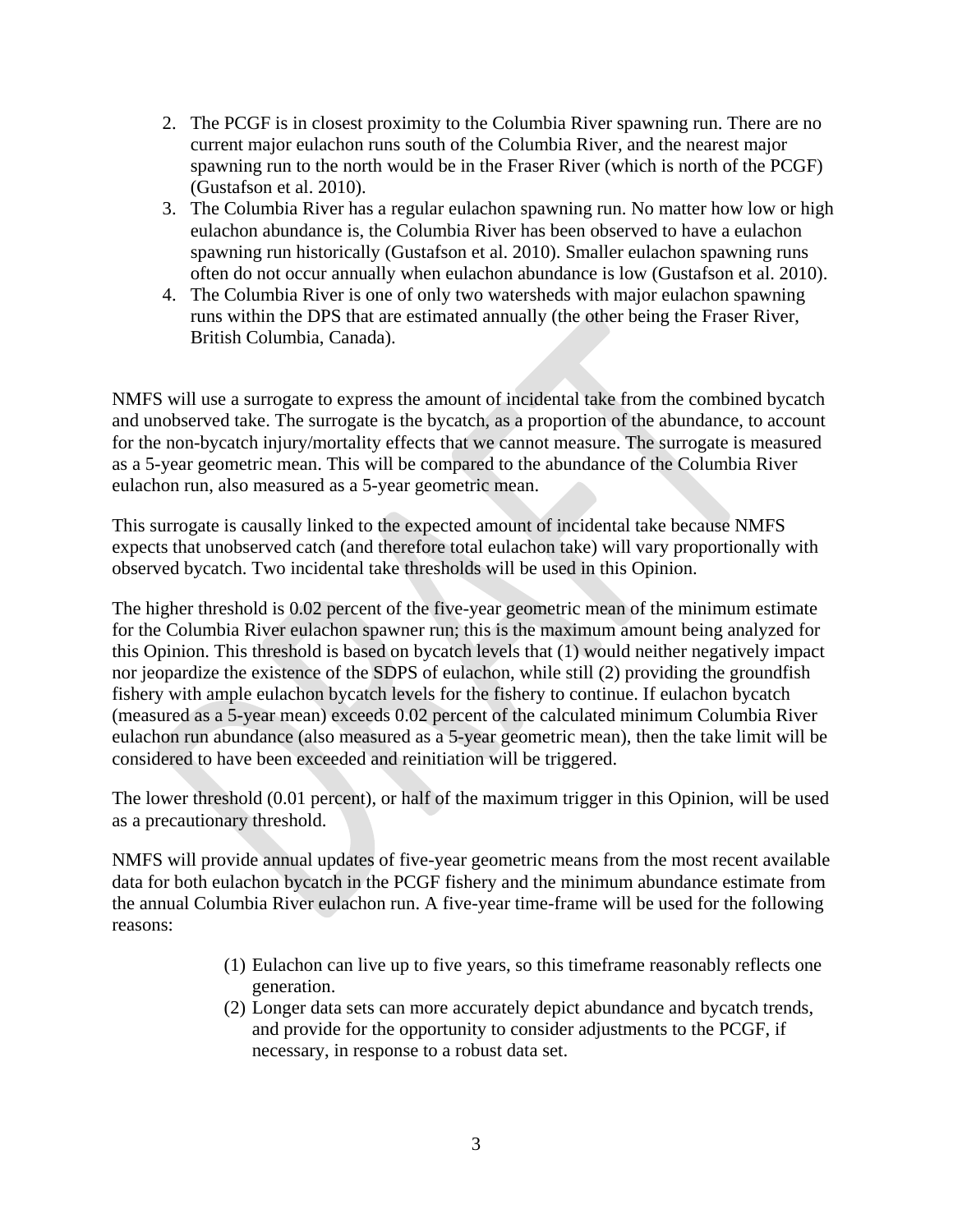On an annual basis, NMFS would calculate the eulachon bycatch thresholds from the current year's Columbia River eulachon run and the preceding four years to create the five-year geometric mean. Further, the most recent year's groundfish fishery eulachon bycatch numbers (eulachon bycatch estimates from the PCGF take approximately 9-12 months to obtain following each fishing season) would be combined with the bycatch of the four preceding years to calculate a five-year geometric mean. For example, the 2016 groundfish fishery eulachon bycatch numbers would be calculated in the following ways (Figure 2.1):

- First threshold  $= 4,580$  eulachon (0.01 percent of the SDPS surrogate of the geometric mean from 2012 to 2016).
- Final threshold  $= 9,159$  eulachon (0.02 percent of the SDPS surrogate of the geometric mean from 2012 to 2016).
- 2016 PCGF bycatch = 2,139.8 eulachon (geometric mean 2011 to 2015).

For 2016, the PCGF eulachon bycatch calculation (2,139.8 eulachon) was well below the thresholds in this Opinion (Table 2-4). When analyzing eulachon bycatch and abundance data from 2011 through 2016, the PCGF was less than half of the first threshold and less than a quarter of the final threshold every year.

Table 2-4. Pacific Coast groundfish fishery (PCGF) eulachon bycatch totals and calculated thresholds (number of individual eulachon) from 2011 to 2017.

|                                                                  | Annual<br><b>Eulachon</b>                                      | Annual                     | Five-year geometric means             |                                |                           | <b>Calculated bycatch</b><br>as a percentage of |        |
|------------------------------------------------------------------|----------------------------------------------------------------|----------------------------|---------------------------------------|--------------------------------|---------------------------|-------------------------------------------------|--------|
| <b>Estimate</b><br>Columbia<br><b>River</b><br>Year<br>(minimum) | <b>PCGF</b><br><b>Eulacho</b><br>$\mathbf n$<br><b>Bycatch</b> | <b>Eulachon</b><br>bycatch | <b>First</b><br>threshold<br>$0.01\%$ | Final<br>threshold<br>$0.02\%$ | <b>First</b><br>threshold | Final<br>threshold                              |        |
| 2011                                                             | 17,860,400                                                     | 1,621                      | 85.8                                  | 1.786                          | 3,572                     | 4.80%                                           | 2.40%  |
| 2012                                                             | 20,008,600                                                     | 191                        | 380.6                                 | 1.893                          | 3.787                     | 20.10%                                          | 10.05% |
| 2013                                                             | 45,546,700                                                     | 5,113                      | 402.4                                 | 2,781                          | 5,561                     | 14.47%                                          | 7.24%  |
| 2014                                                             | 84,243,100                                                     | 3.075                      | 1,416.4                               | 4.191                          | 8,383                     | 33.79%                                          | 16.90% |
| 2015                                                             | 57, 525, 700                                                   | 699                        | $2.004.\overline{4}$                  | 4.504                          | 9,007                     | 44.51%                                          | 22.25% |
| 2016                                                             | 21,654,800                                                     | --                         | 2,139.8                               | 4,580                          | 9,159                     | 46.72%                                          | 23.36% |
| 2017                                                             | 8,148,600                                                      | --                         | --                                    | 4,342                          | 8,685                     |                                                 |        |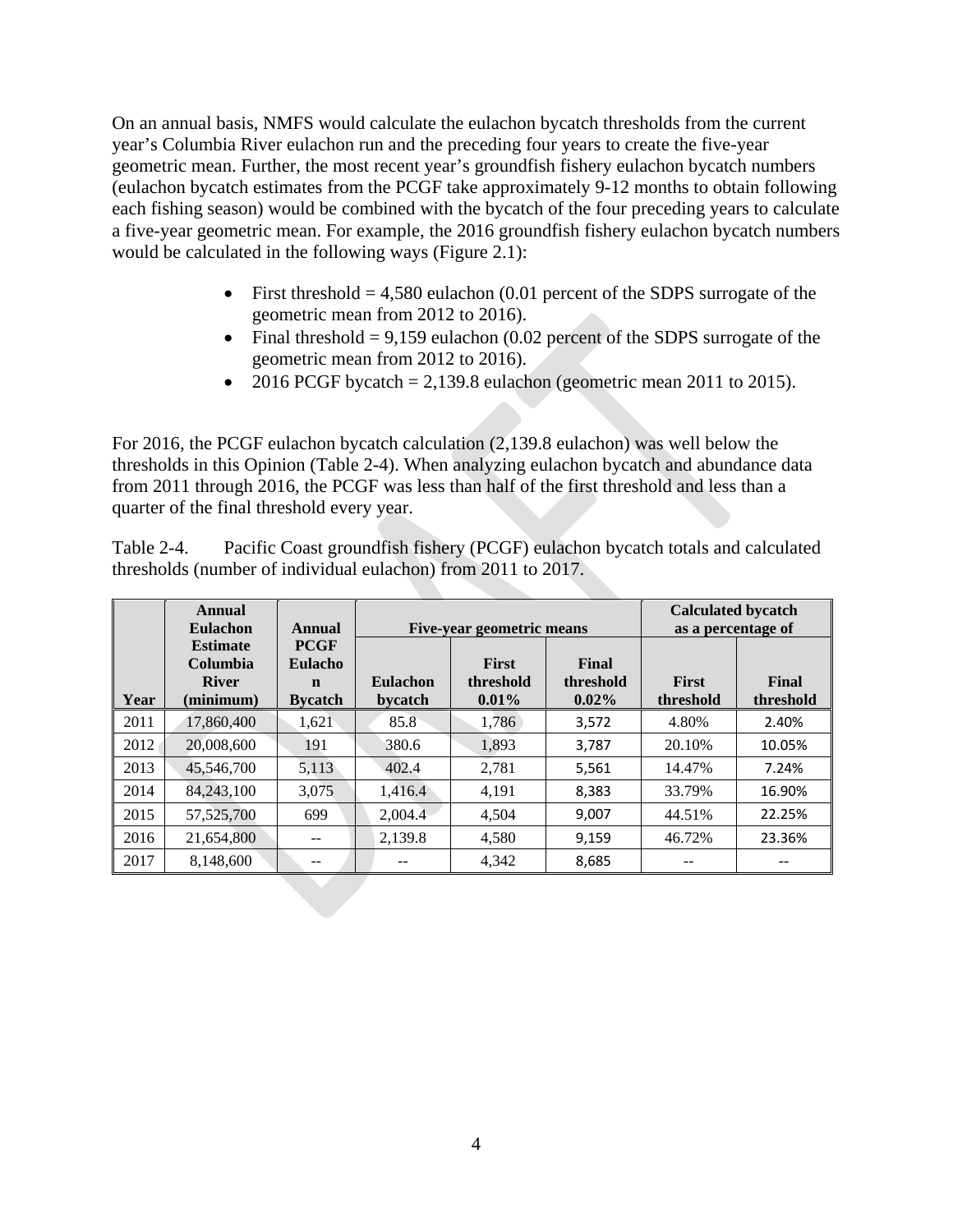

Figure 2-1. Proposed Pacific Coast groundfish fishery eulachon bycatch thresholds (0.01 and 0.020 percent) compared with the five-year geometric mean for PCGF eulachon bycatch (no. individuals).

# **2.9.2 Effect of the Take**

In the Opinion, NMFS determined that the amount or extent of anticipated take, coupled with other effects of the proposed action, is not likely to result in jeopardy to the species or destruction or adverse modification of critical habitat.

## **2.9.3 Reasonable and Prudent Measures**

"Reasonable and prudent measures" (RPM) are nondiscretionary measures that are necessary or appropriate to minimize the amount or extent of incidental take (50 CFR 402.02). To the extent these RPMs and associated terms and conditions go beyond monitoring, they are voluntary until a 4(d) rule for eulachon goes into effect.

Section 4(d) of the ESA directs NMFS to issue regulations to conserve species listed as threatened. This applies particularly to "take," which can include any act that kills or injures fish, and may include habitat modification. The ESA prohibits take of species listed as endangered,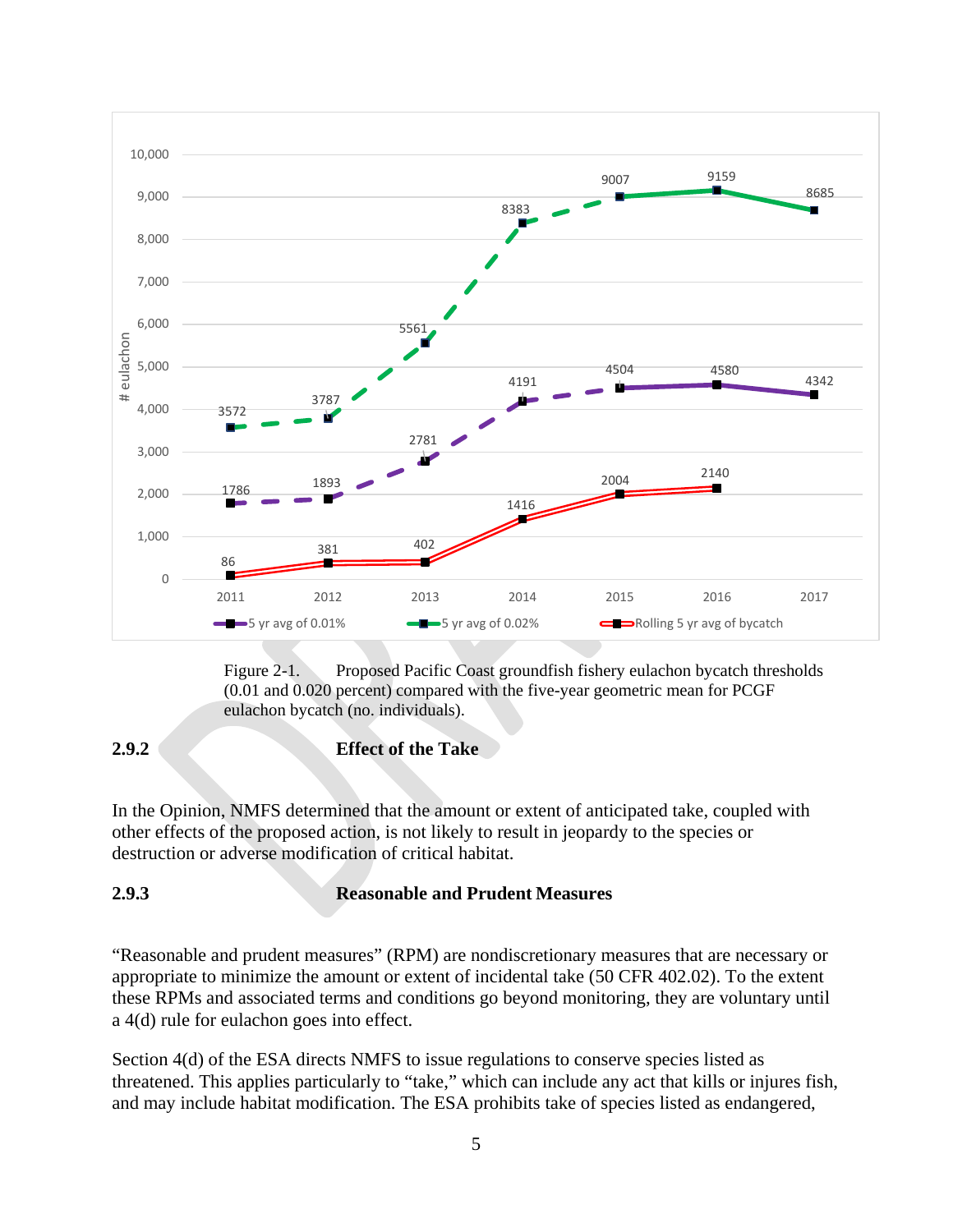bus some take of threatened species that does not interfere with survival and recovery may be allowed. To date, NMFS has not issued a 4(d) rule to prohibit eulachon take.

The RPMs described in the 2012 Biological Opinion (NMFS 2012) regarding Management Planning and Take Reporting remain appropriate and in effect, with the exception of those for eulachon. RPMs specific to eulachon are modified and updated here to reflect a new set of measures. These include the following reasonable and prudent measures to monitor and limit impact from the incidental take of eulachon associated with operation of the PCGF.

- (1) NMFS shall regularly develop and modify protocols and implement biological sampling to assess the impacts of the Groundfish FMP actions upon eulachon.
- (2) NMFS shall ensure that the PCGF is managed to minimize the take of eulachon to the maximum extent practicable, and to monitor, mitigate, and adjust the impacts of such taking.

## **2.9.4 Terms and Conditions**

The terms and conditions described below are non-discretionary, and NMFS must comply with them to implement the reasonable and prudent measures (50 CFR 402.14). NMFS has a continuing duty to monitor the impacts of incidental take and must report the progress of the action and its impact on the species as specified in this incidental take statement (50 CFR 402.14). If the following terms and conditions are not complied with, the protective coverage of section 7(a)(2) will likely lapse.

Terms and conditions described in the 2012 Biological Opinion (NMFS 2012) remain appropriate and in effect, with the exception of eulachon. Terms and conditions specific to eulachon are modified and updated here to reflect a new set of measures.

- 1.a. NMFS shall continue to monitor and report eulachon bycatch numbers and estimate fleetwide mortality incidental to the PCGF fishery.
- 1.b. By late summer/early fall of each year, the West Coast Groundfish Observer Program shall analyze the most recent year's eulachon bycatch monitoring data and provide this analysis to NMFS Protected Resources Division, NMFS Sustainable Fisheries Division, and the Northwest Fisheries Science Center.
- 2. If PCGF fishery catch monitoring indicates eulachon bycatch amounts that surpass 0.01 percent of the calculated minimum Columbia River eulachon run, measured as a fiveyear geometric mean, the Pacific Fishery Management Council's (Council) Endangered Species Work Group (Work Group) will address the issues at their next meeting. The Work Group shall: examine the PCGF to determine possible reasons for these bycatch amounts; and consider whether possible modifications to the fishery to reduce eulachon bycatch may be necessary. Findings and recommendations of the Work Group shall be reported to the Council.